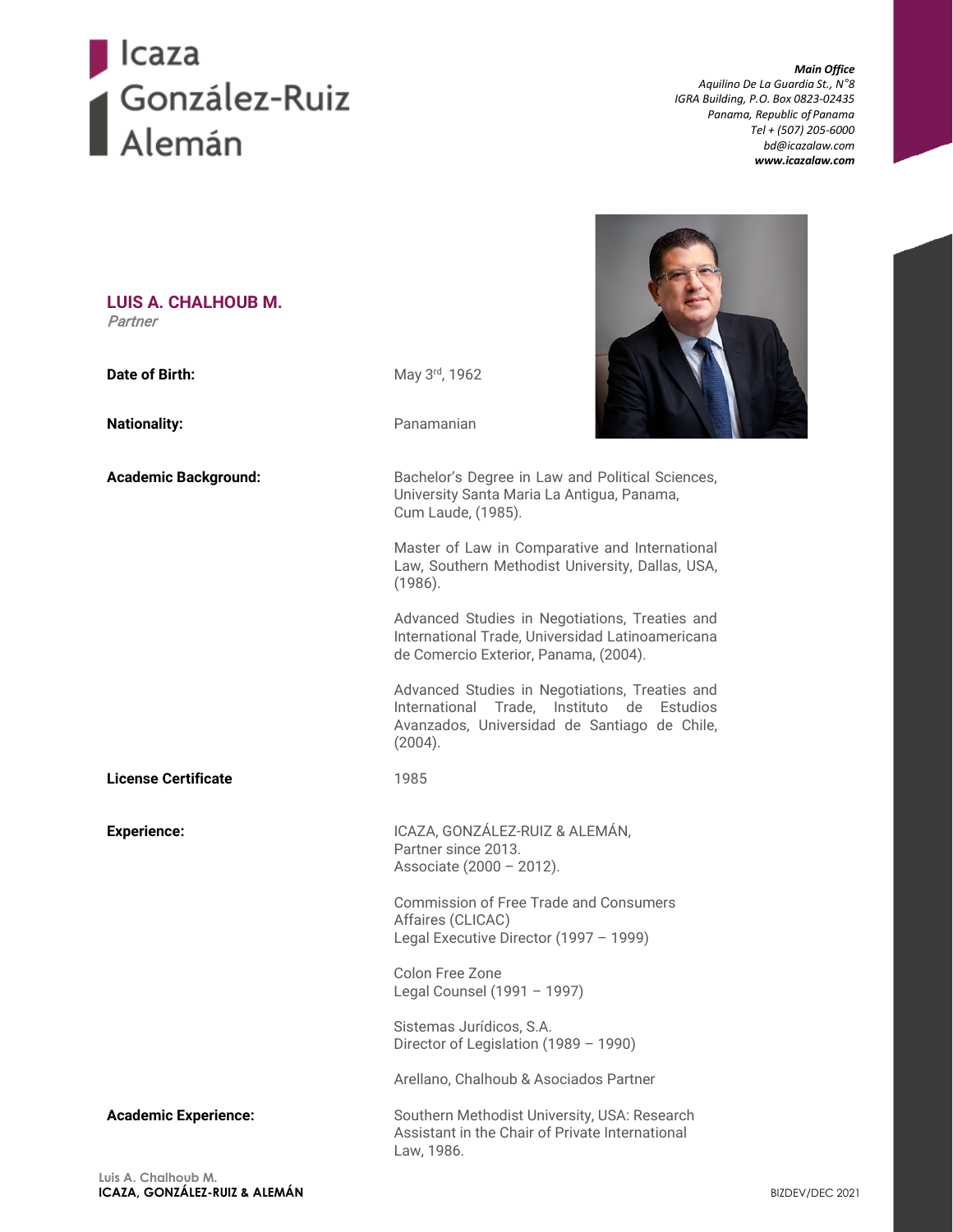## Dicaza<br>Disputador - Ruiz<br>Disputador - Ruiz<br>Disputador - Ruiz

*Main Office Aquilino De La Guardia St., N°8 IGRA Building, P.O. Box 0823-02435 Panama, Republic ofPanama Tel + (507) 205-6000 [bd@icazalaw.com](mailto:bd@icazalaw.com) [www.icazalaw.com](http://www.icazalaw.com/)*

| Inter-American University of Panama: Professor<br>of Principles of International Commercial<br>Contracts, Banking Contracts and New<br>Commercial Contracts, Law School (Post-<br>Graduate).                                                                                                                                                                                                                                                                                                                                                               |
|------------------------------------------------------------------------------------------------------------------------------------------------------------------------------------------------------------------------------------------------------------------------------------------------------------------------------------------------------------------------------------------------------------------------------------------------------------------------------------------------------------------------------------------------------------|
| University of Panama: Professor of Principles of<br>International Commercial Contracts, Faculty of<br>Law (Post-Degree).                                                                                                                                                                                                                                                                                                                                                                                                                                   |
| Administrative Law; Banking and Finance; Capital<br>Markets; Consumer Protection & Competition;<br>Contracts, Insurance and Re-Insurance; Panama<br>Trusts; Trust Services.                                                                                                                                                                                                                                                                                                                                                                                |
| Society of Trusts and Estate Practitioners (STEP),<br>Responsible of the Academic Commission,<br>President of the Panama Chapter (2012-2014);<br>International<br>Society; Panama<br>Law<br>Bar<br>Association.<br>Panamanian<br>Association<br>οf<br>Executives (APEDE), of which he has been the<br>Chairman of the Juridical Commission of APEDE<br>(2002 - 2003 and 2003 - 2004), Director and<br>Secretary to National Matters (2003- 2004 and<br>2004 - 2005), Chairman of the CADE Commission<br>(2009), Assistant General Secretary (2011 - 2012). |
| Panama contributor of the publication "Doing<br>Business" of the World Bank, (2006 2015)                                                                                                                                                                                                                                                                                                                                                                                                                                                                   |
| "Mergers & Acquisitions" 2013 - 2015 - Panama<br>Chapter, Getting the Deal Through, Law Business<br>Research, London.                                                                                                                                                                                                                                                                                                                                                                                                                                      |
| Co-author of the "Conferences about Panama<br>Trusts, Panama Private Interest Foundations and<br>its main uses in Panama, 2005.                                                                                                                                                                                                                                                                                                                                                                                                                            |
| Casuistry of the Trust subject to the Analysis of<br>the Panamanian Courts.                                                                                                                                                                                                                                                                                                                                                                                                                                                                                |
| Co-author of the Panamanian Chapter on the<br>International Commercial Fraud, published by<br>Sweet & Maxwell (2002).                                                                                                                                                                                                                                                                                                                                                                                                                                      |
| Author<br>of<br>Legislation<br>Index<br>(Indice)<br>de<br>Legislación), Sistemas Jurídicos (1990).                                                                                                                                                                                                                                                                                                                                                                                                                                                         |
|                                                                                                                                                                                                                                                                                                                                                                                                                                                                                                                                                            |